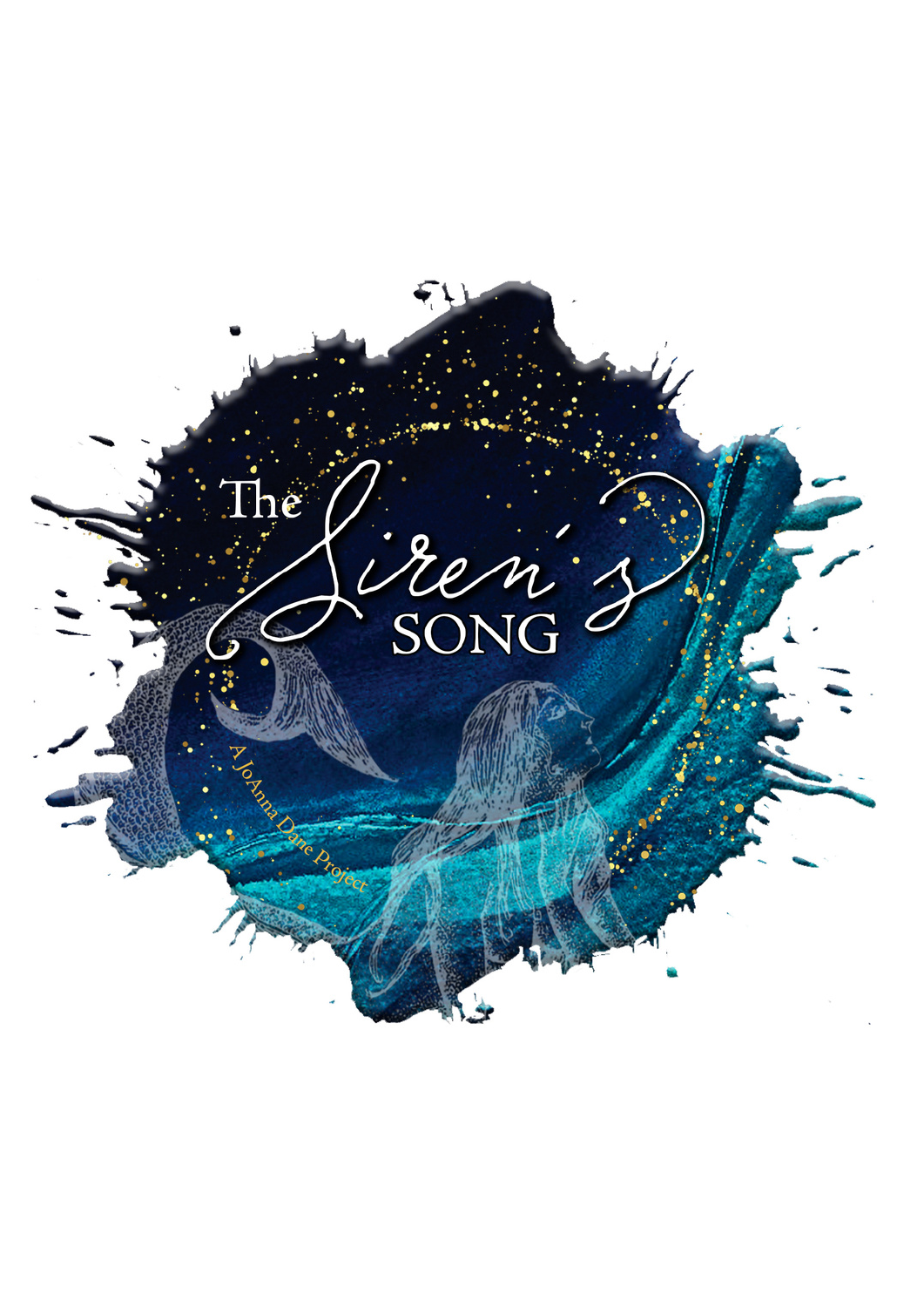Listen.

Closer.

Deeper.

You are called. The Sirens sing a song for you.

You are invited. On a journey to the depths. To the Sirens. To hear their call. To know their power.

Within are six songs. Sung for you. In hopes that you will hear. What you need. To shed the skins of what was. And rise into the fullness of your being.

> You can read. Or follow the link to listen.

May each song serve you well.

~Jo Anna Dane

[JoAnnaDane.com](https://www.joannadane.com/)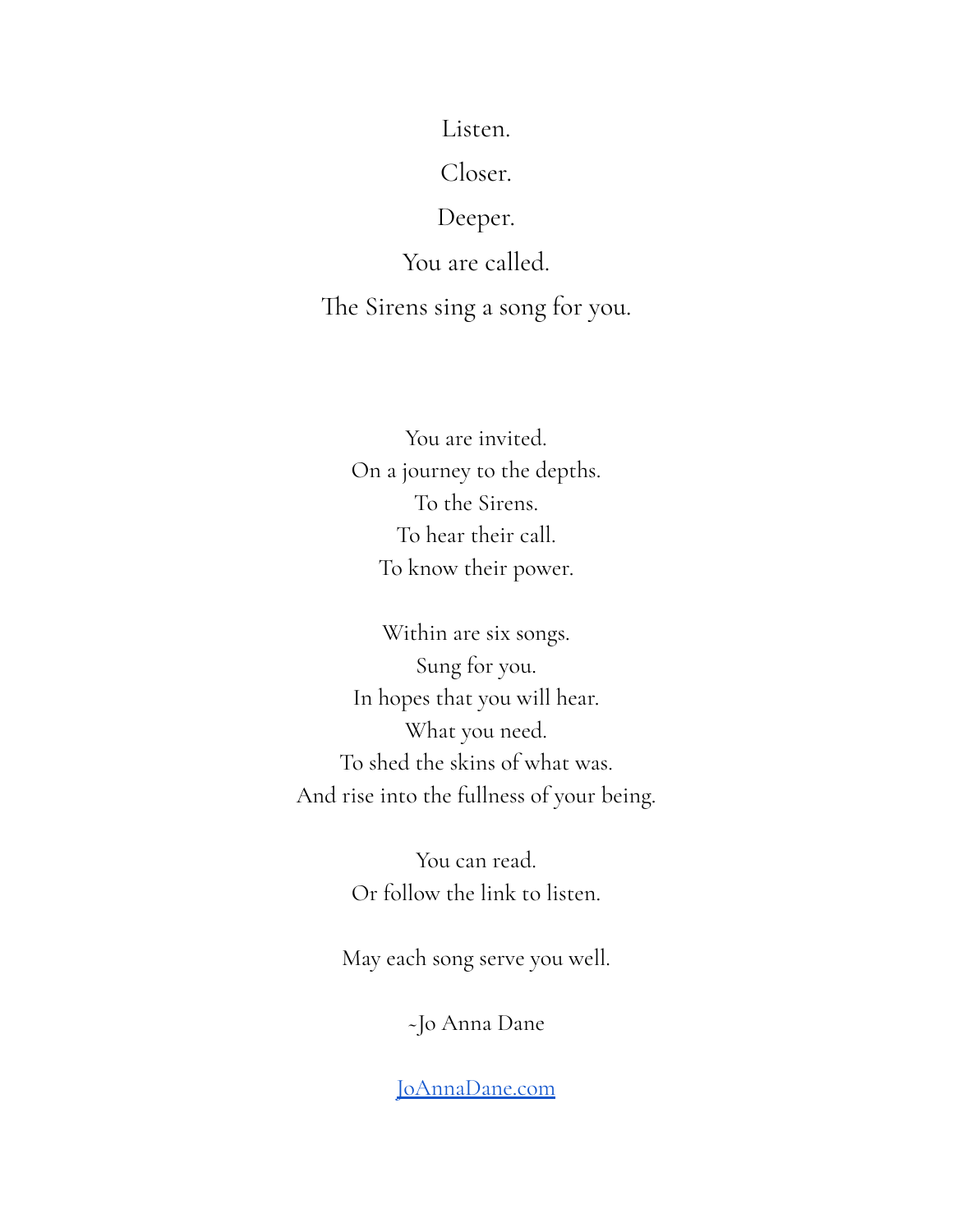## **{a song of endings and beginnings}** <https://www.joannadane.com/sirensong1.html>

You may want to run. When you feel our voice. Our pull. Wrapping around your breath. But wait. Just a moment. Wait.

No doubt. You have heard the stories. Of our voice. Reaching out. To call adventurers. To their demise. But.

What exaggerations those tales deliver. Our quest is not your end. But rather. Your beginning.

> Yes. Our songs have been known. To take hold.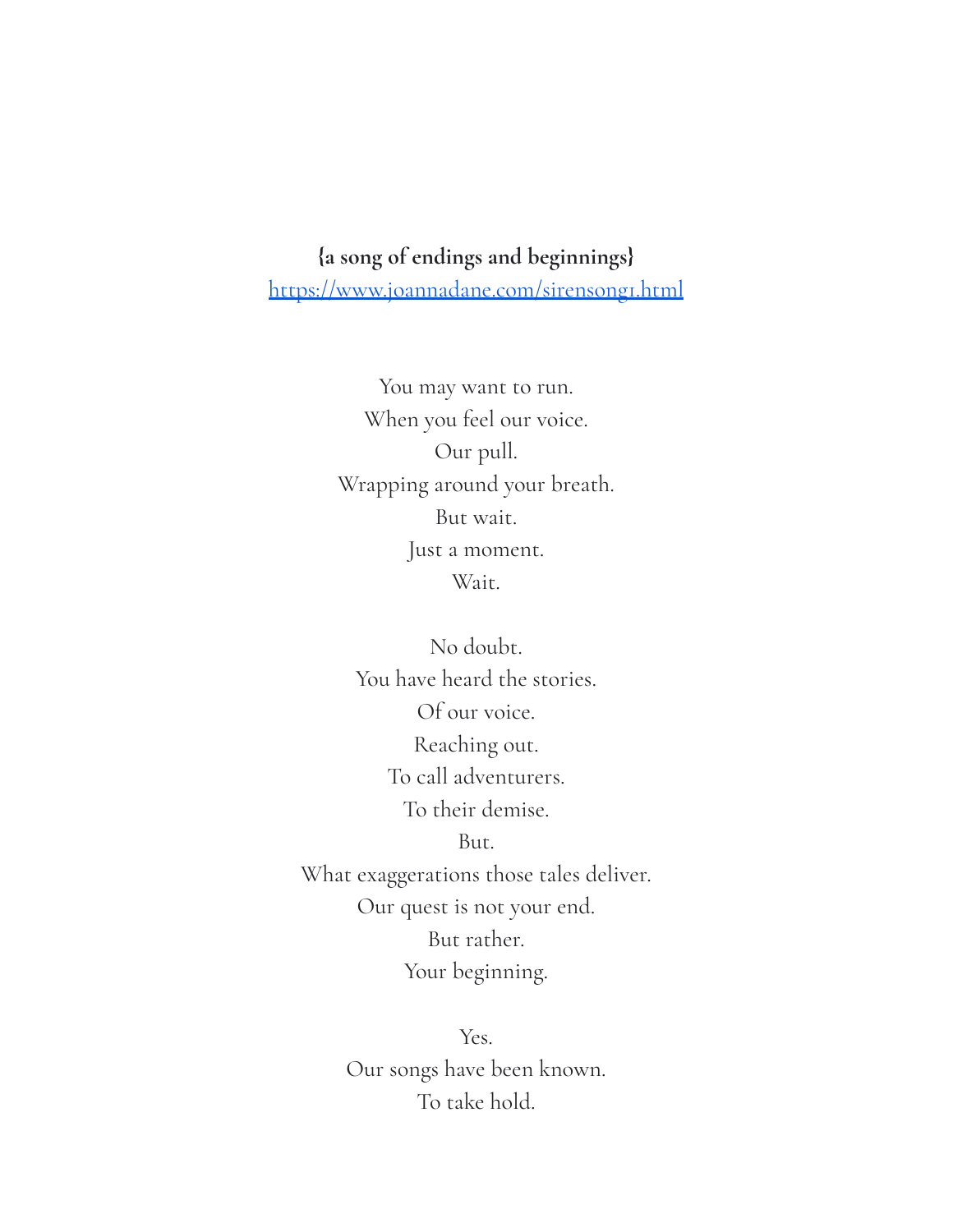Of those who are ready. And you might find yourSelf. Crashed on our shores. Wanting. To pull at the seams. Of the illusions. The stories. That have made it hard to see into the wild. But. You will be welcomed. You will be held. You will be guided. To the fire. To the surrender. The path forward. This is your call. This song is for you. Come. Closer. Closer still. Come to our shores. Come to our fire. Say yes. And remember. Say yes. And discover. Say yes. And become. Say yes. If you are you are willing.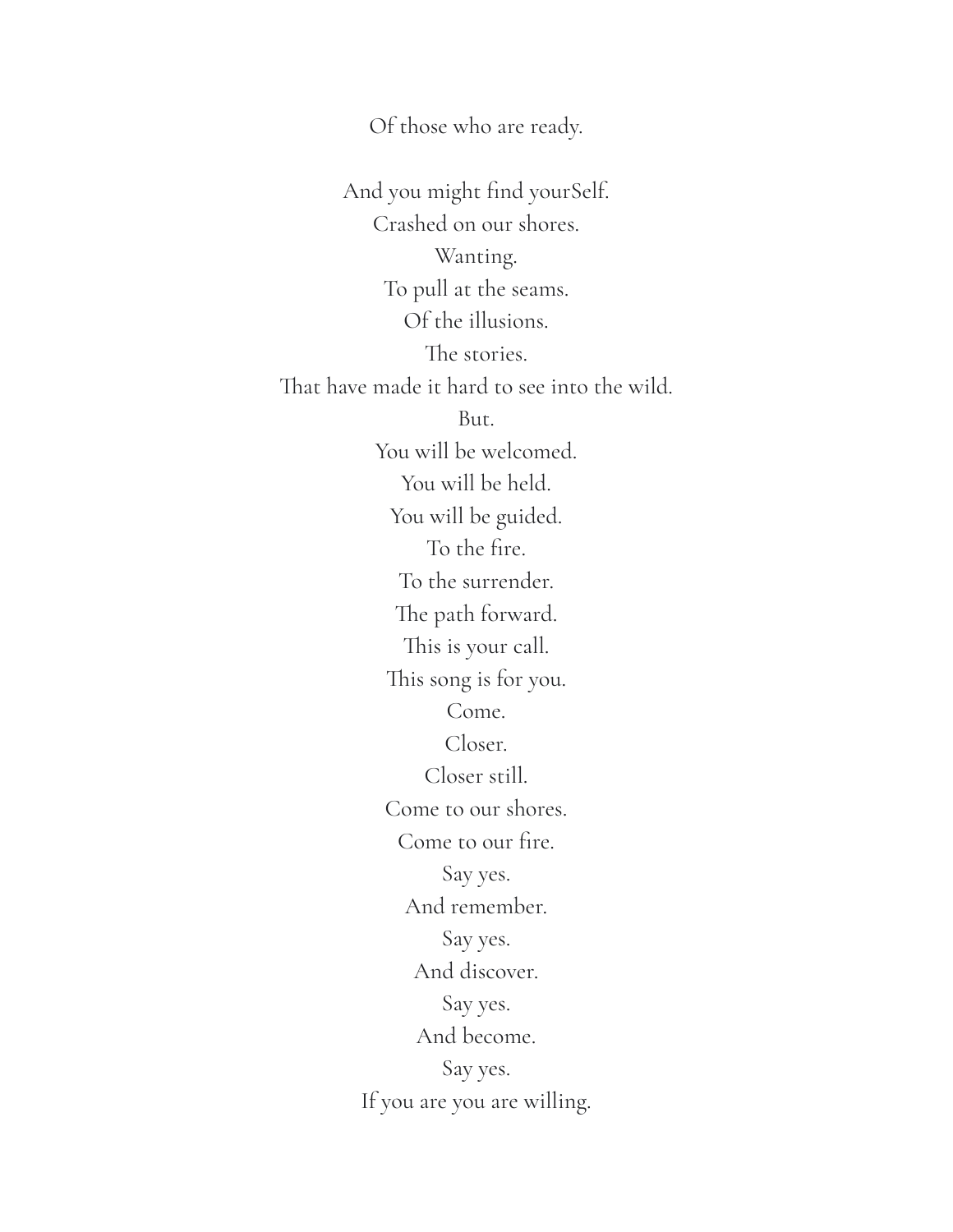If you dare.

\*\*\*\*

At our door. At our hearts. We require an offering. To stoke the fire. The part the veils. We are the guardians of the moment where beginnings. And endings. Are one. We are the keepers. Of the seed of possibility. We call you to. To make an offering. Of what you are willing. Ready. To leave in the fire. This has a way. Of opening doors. Of clearing the path. You may speak your offering. To a literal flame. Or to the sun. Or the wind. You may dance your offering. To the earth. You may. Also. Reply to us.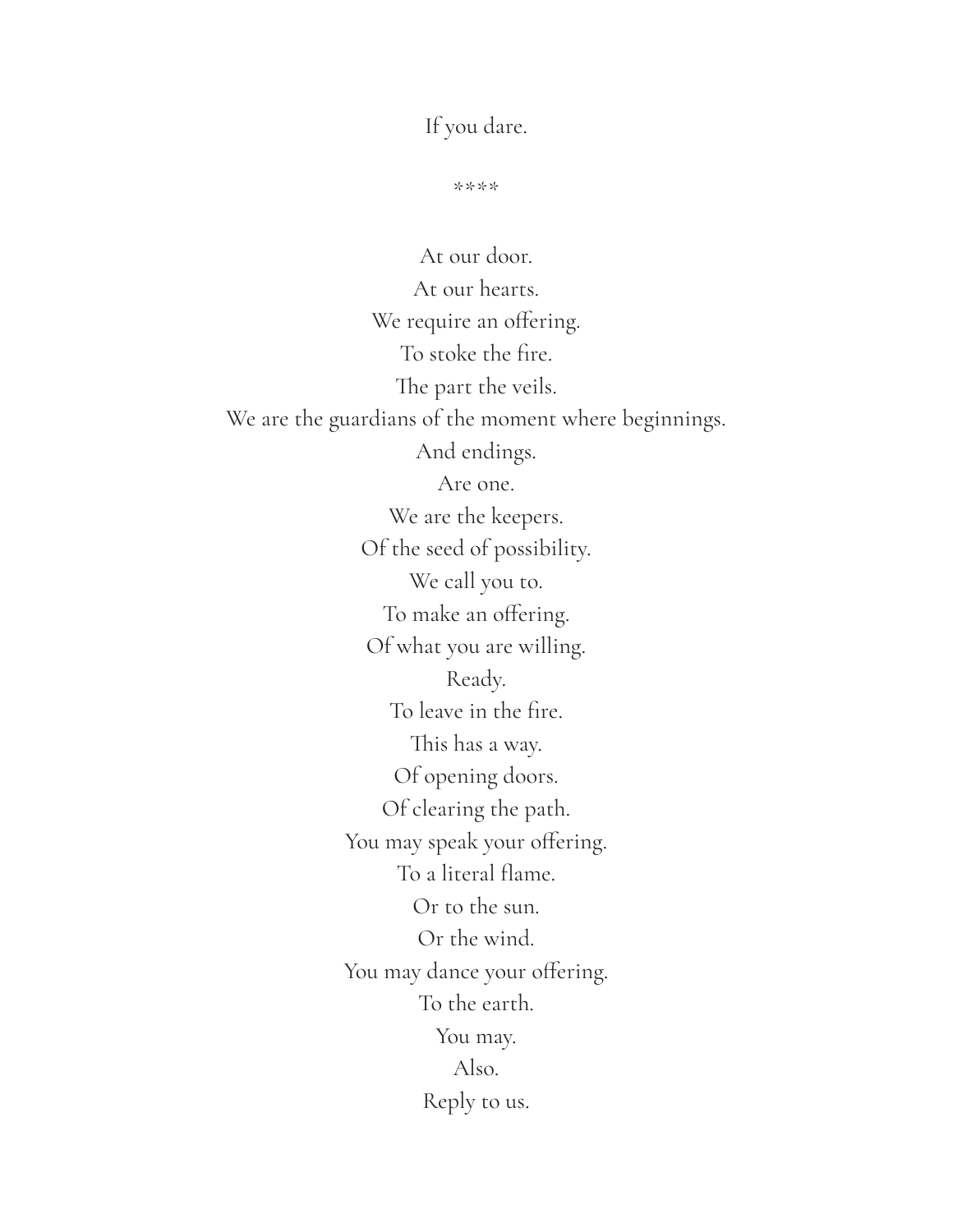Tell us your offering. And let us. In ceremony. Hold it sacred. And feed it to the fire. To the waves. To the wild.

To discover. What it is you desire to offer. Consider this: The fire does not require your tears to rage. What are the fears you wish to shed? What has wrapped itself around you, stealing your breath and way and time? What sings its own song of completion? Offer that. Let yourSelf be called.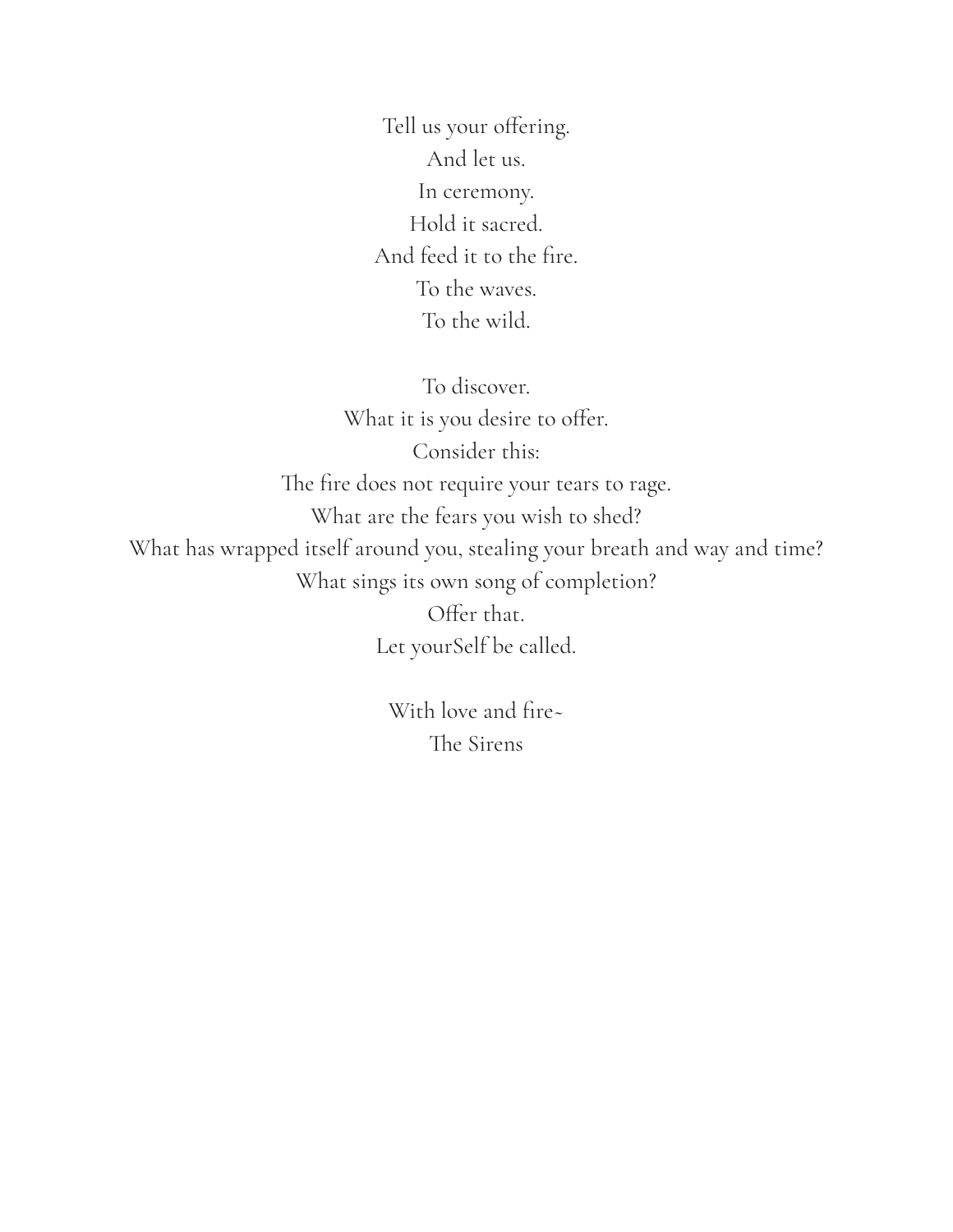### **{a song for the re}**

<https://www.joannadane.com/sirensong2.html>

We have been thought of as creatures of the water. And while the tumble of the waves. The everness of the ocean. Live in our veins. We too. Are beings of The Fire.

> The Fire. A tool of creation. Of destruction. A pathway of clarity. Even with the haze of smoke. It calls us to the journey. In. Beyond.

The Fire rises from our bones. Dances on our skin. Sings in our heart. The Fire is what we do. The Fire is who we are.

And you. The Fire is within you too. A beacon. Shining brightly.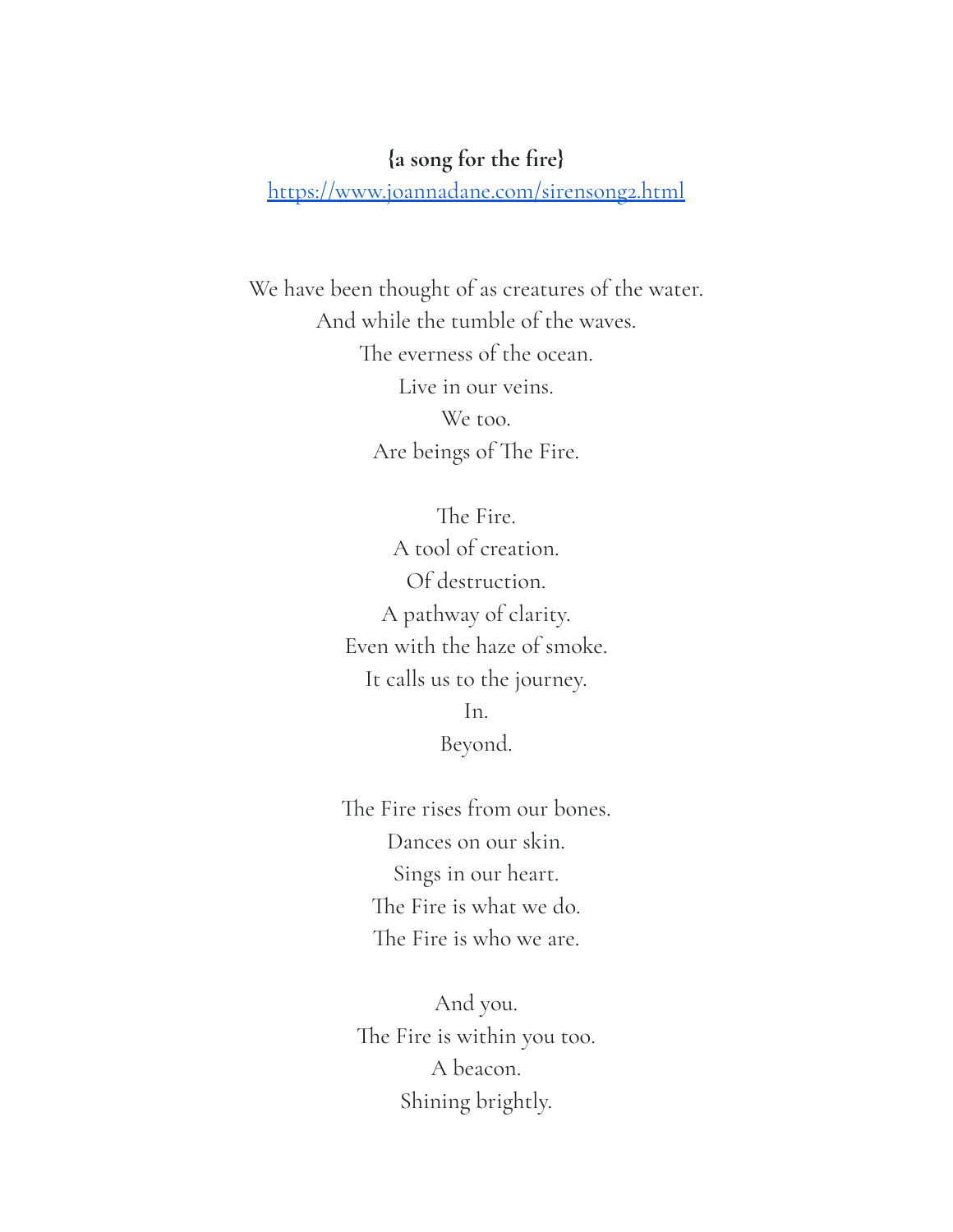A cry to the mystery. To the brilliant fullness of life. That lives beyond all of our words.

> This is a song to your fire. May it hear the call.

> > We.

The sirens. Tend to The Fire of it All. And when you see it. When you know it. When you remember its home in your being. You become a siren too.

Take a moment. Take a breath. Feel the fire. Imagine it. Weave it. See it. Be with it in the ways that work for you.

> And ask. What does it want? What does it know?

Those questions are why we are here.

Your work is to ask. Truly.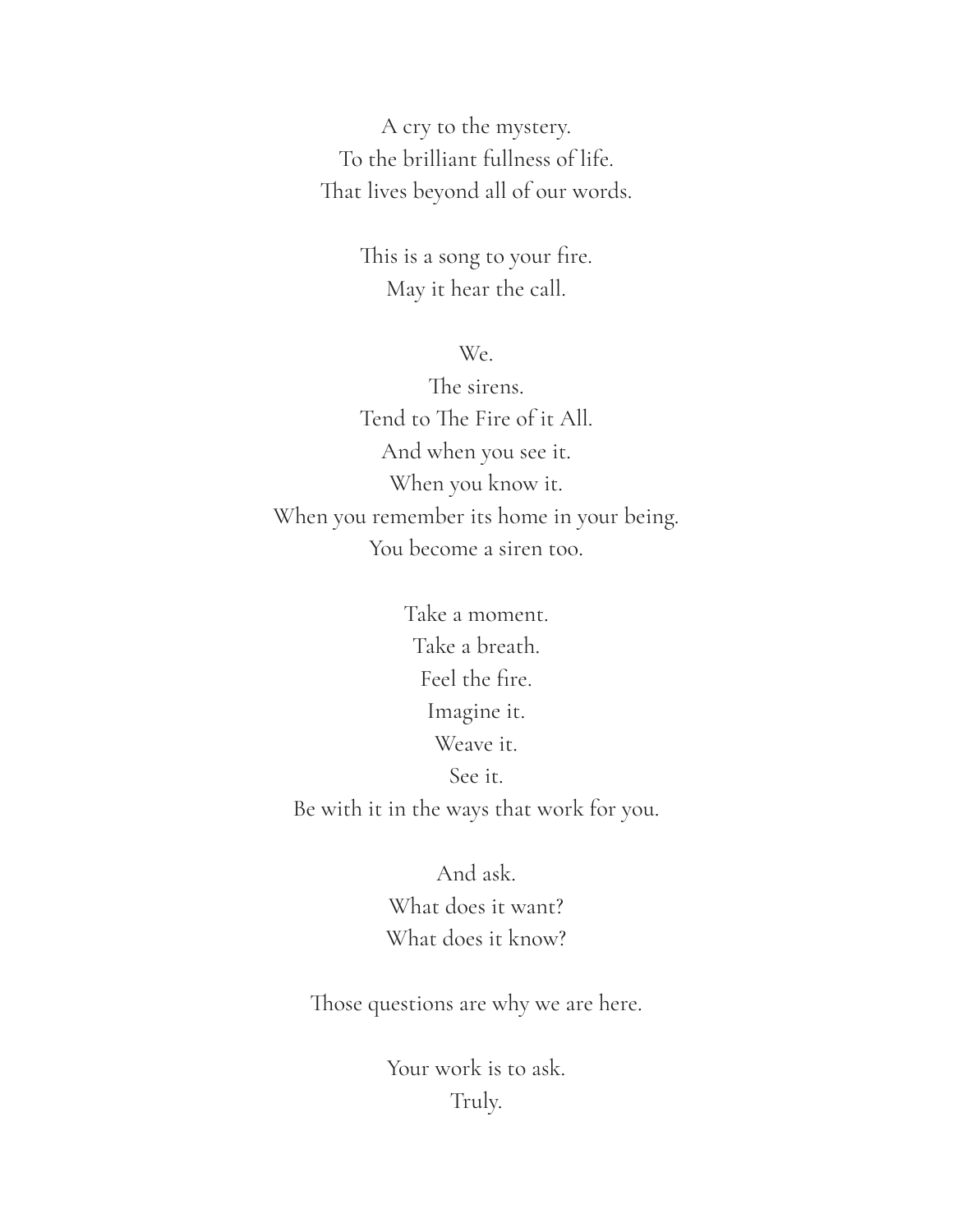### Fully.

And to allow.

Whatever rises to be seen.

Without pretending that it needs to be more than it is.

Hear this song. Let it meet you. Let it meet the fire. Wherever it may live.

And. Let the fire speak. Through you. To you. Let it tell you what it needs. Let it give you what it knows. You are a part of it All. This is only the beginning.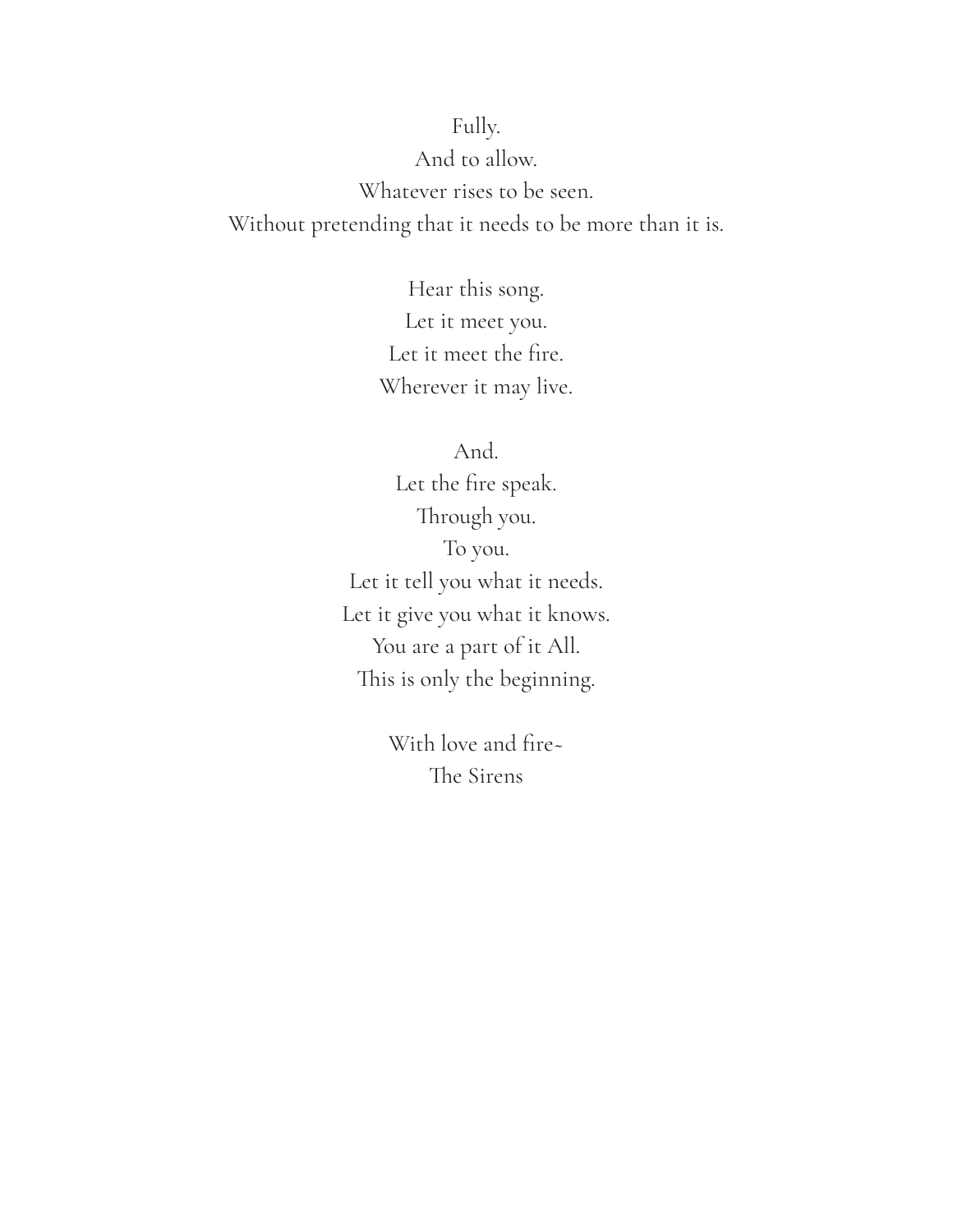## **{a song of surrender}**

<https://www.joannadane.com/sirensong3.html>

Many come to us. With fists clenched. And breath tight. Holding. Holding. Holding. To a vision. Of life. Whispered to them through blood and knowing. Of how it all should be. For them. To be worthy. Of the secret wishes. That live far below. Beyond.

> They come to us. With rules. And ways. Carved deep. As if.

By giving over to a map of others making. They will have the security they were promised.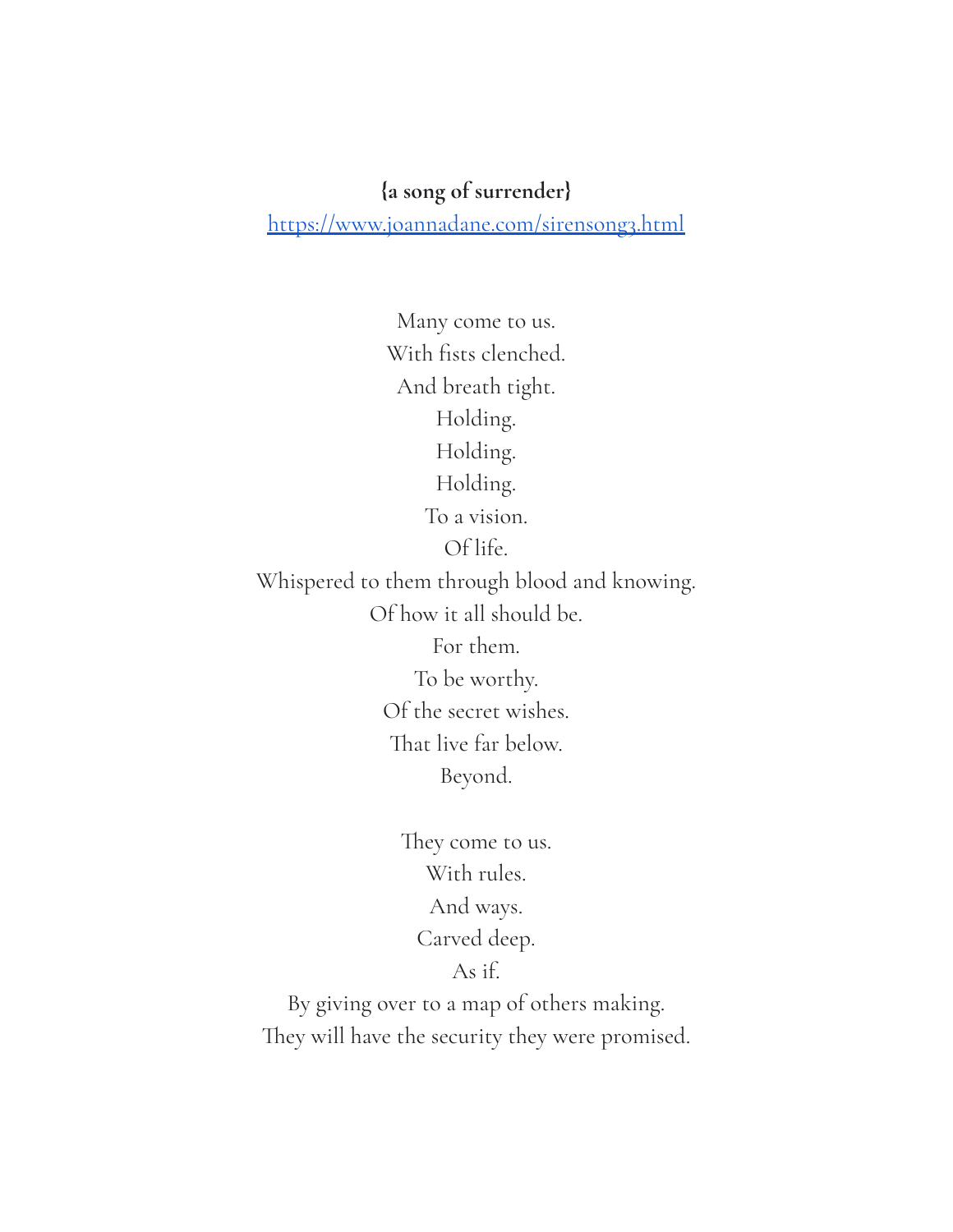They grip. The air. The memories. The legacy lost. With all that they have. They arrive. With tired eyes. And an angry heart. Because the expectations woven into their being. Have become heavier. Than can be carried.

> The fire may be a tool of creation. But it is not under our control. It lives and breathes and dances. It wills. As it needs. Life. The same.

The mystery will always be what it is. We will be given. Glimpses of wonder. Peaks into the evers. And still. A mystery will remain.

> Yet. Nothing is lost. You are here. We are with you.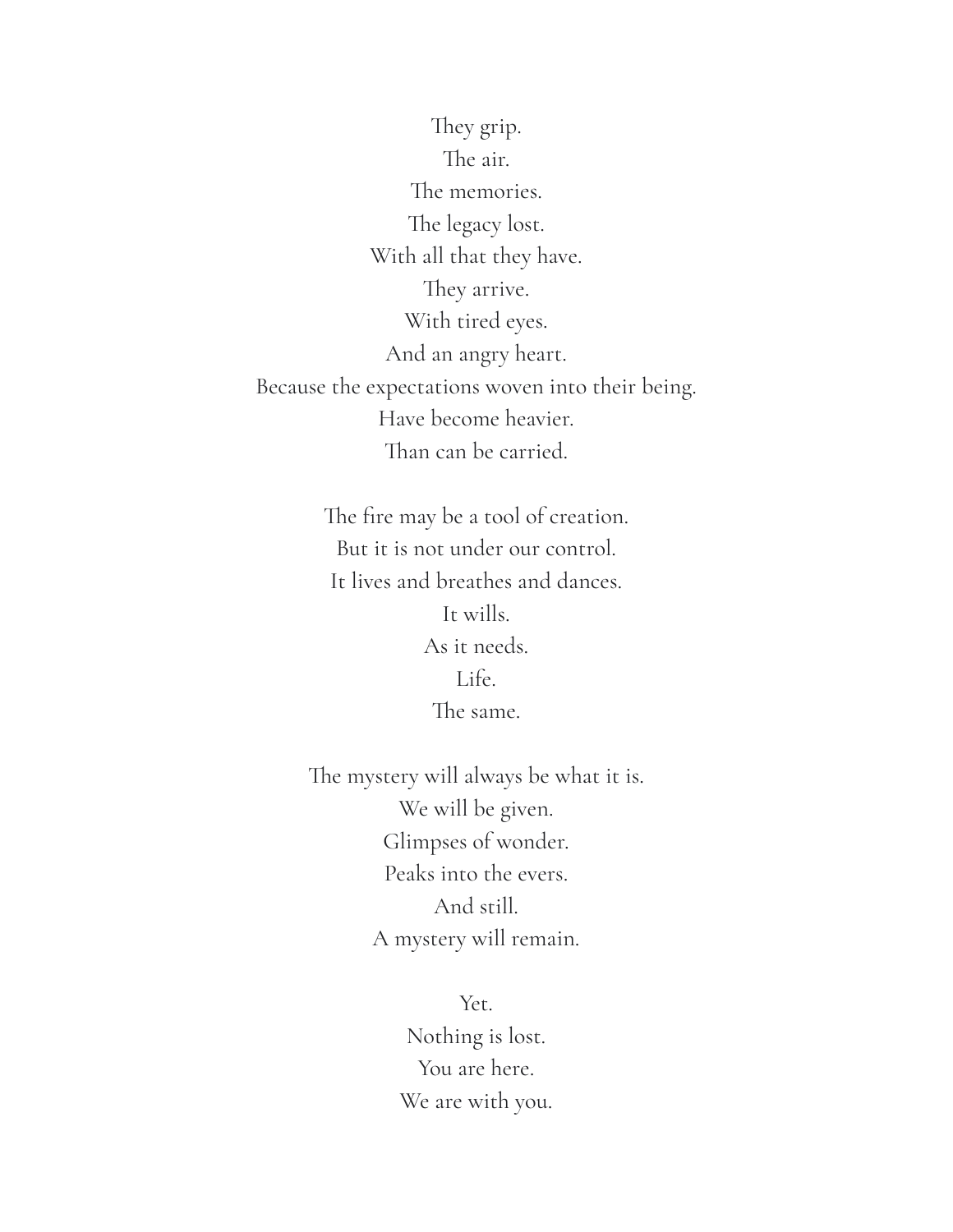The fire burns. And freedom is still to be had.

This is a song of surrender. An invocation. Of the mystery. It is here. We can set down the stories. And see the truth.

The surrender is simple. If you are willing. To no longer pretend. That the end is knowable. That the path is made. That the answers are right.

Surrender is coming to what is. Rather than what ought to be.

Know. This is not a cry to acquiesce to pain. Or injustice. Rather. This is a moment. To stop pretending. That what is, is not. And what will be is already made.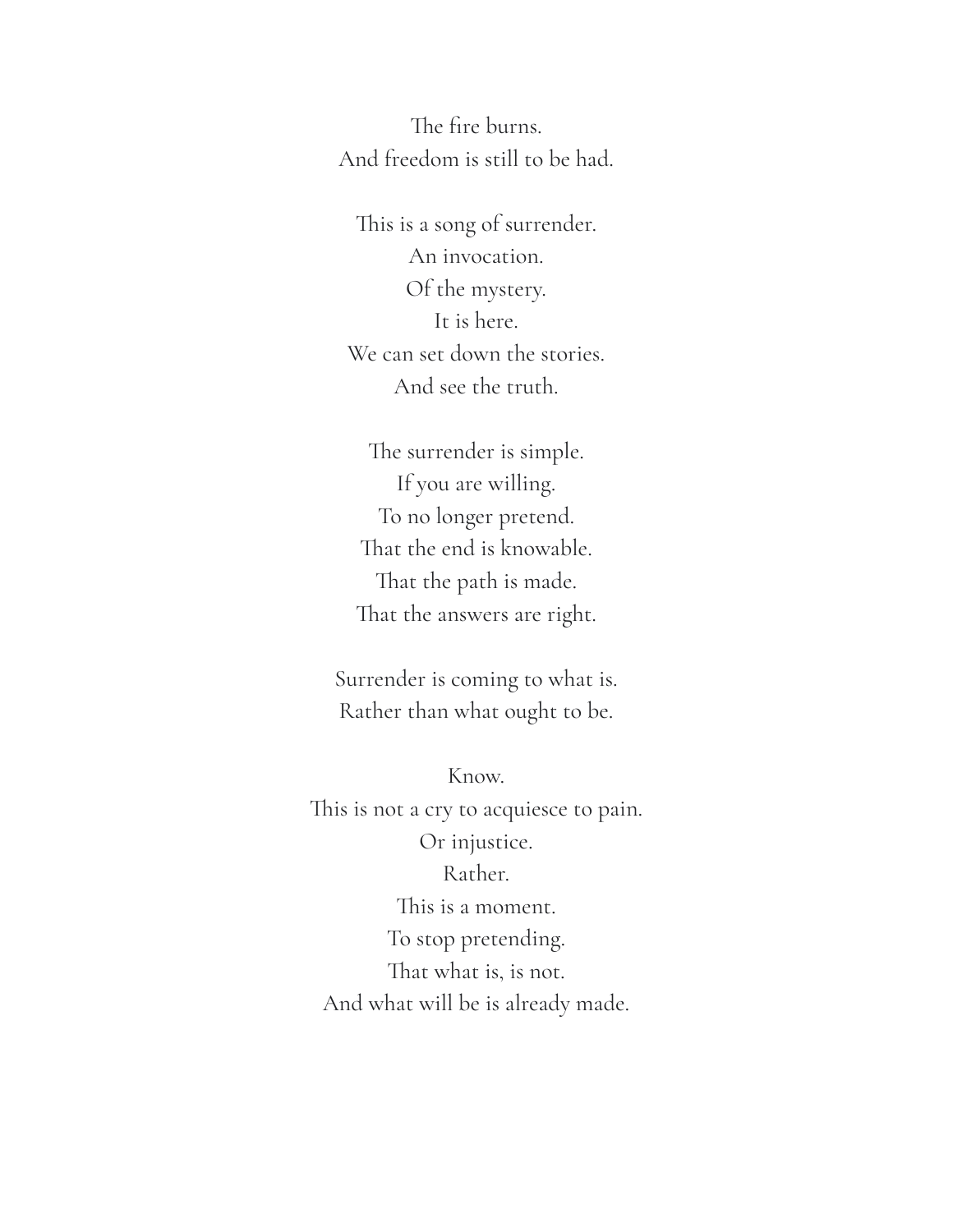This is a moment. To say. I don't know. With the fire of your being. And to see. See. See. How the foundation.

> You stand upon. Shifts. Deepens. Solidifies.

Ask youSelf. What is supposed to be that is not? What should become but it won't? And instead. Of searching for an answer. Or a way. Say. Simply. I don't know.

What are the questions that plague you? The ones attached by prickers and burrs. What if the answer was that you do not know? Answer. And see what happens.

There is so much more to be seen. When you surrender the vision of how it should be.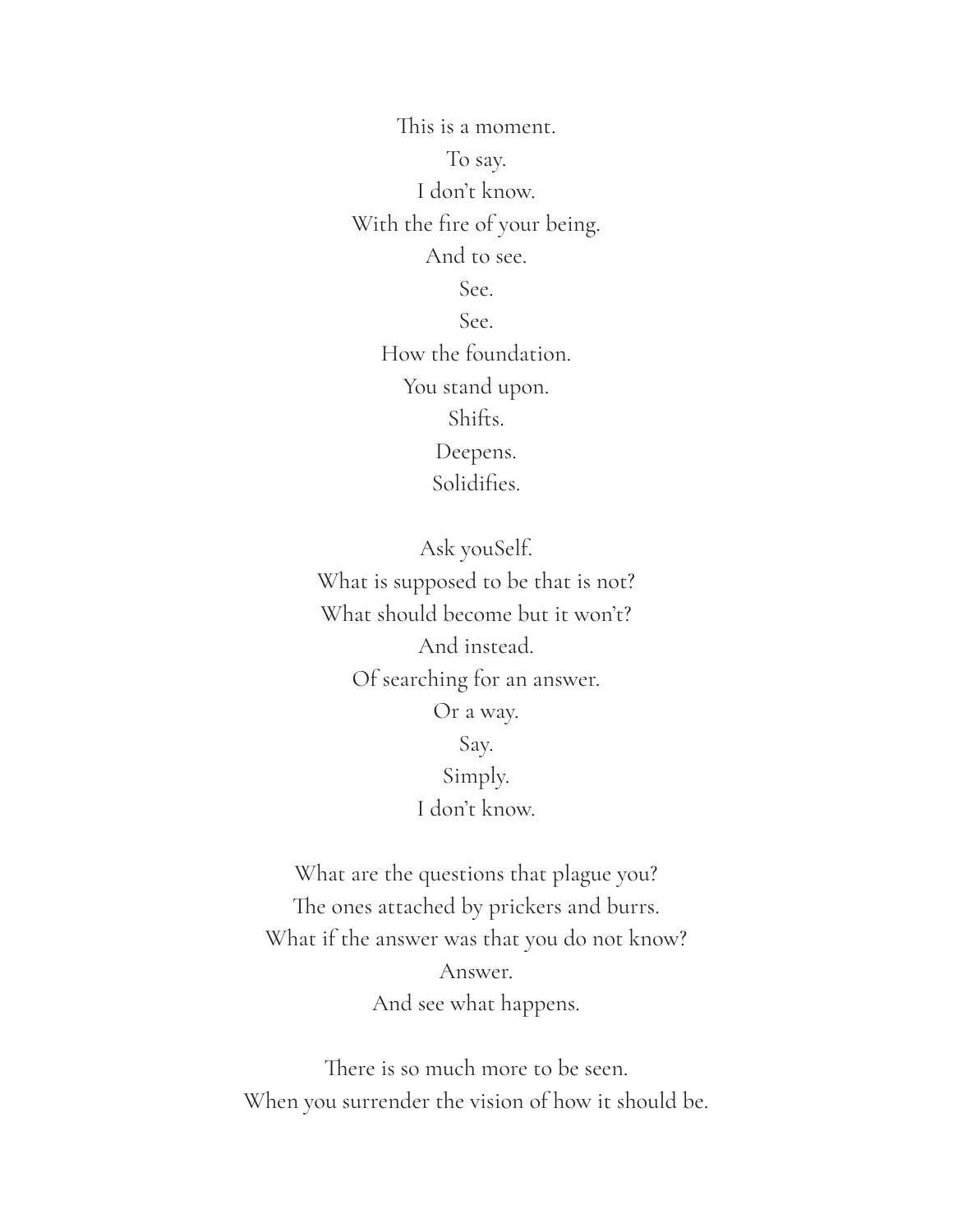To see the truth of all that is. You will never hear our song. If you are convinced that we are not real.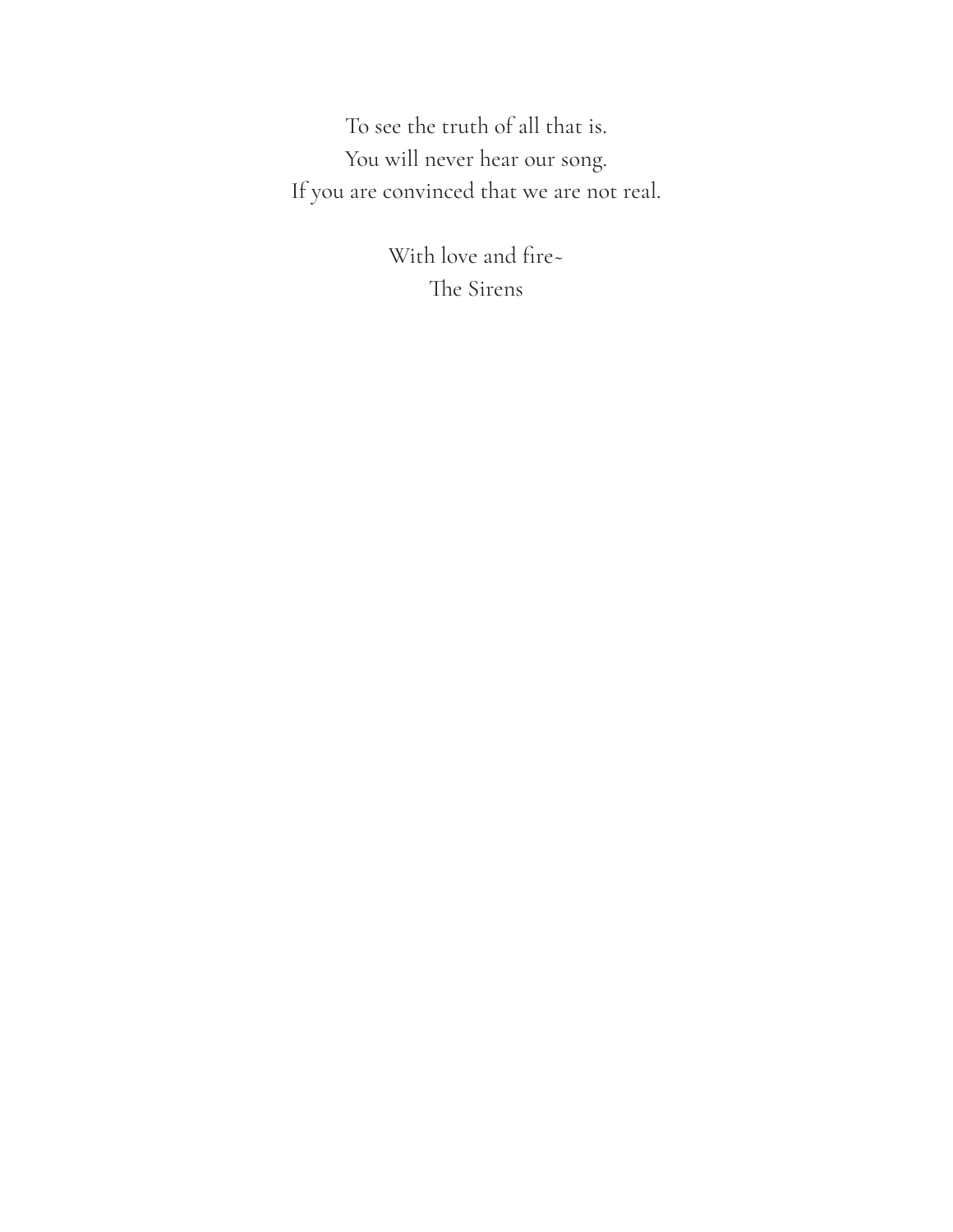## {a song of rest}

<https://www.joannadane.com/sirensong4.html>

The fire does not need you. To dance in wild throes. Carving yourSelf to the bone. To show that you are good enough.

> The waves do not need. To hear your stories. To carry you home.

We do not need. For you to weave us wonders. To be in our presence.

> What we need. Is you. That is all. That is plenty.

And when you lay down. The ache to prove. To do.

To be who you think you were supposed to have been. It is time to close your eyes. And let yourSelf sink. Into the welcoming arms. Of the Mystery.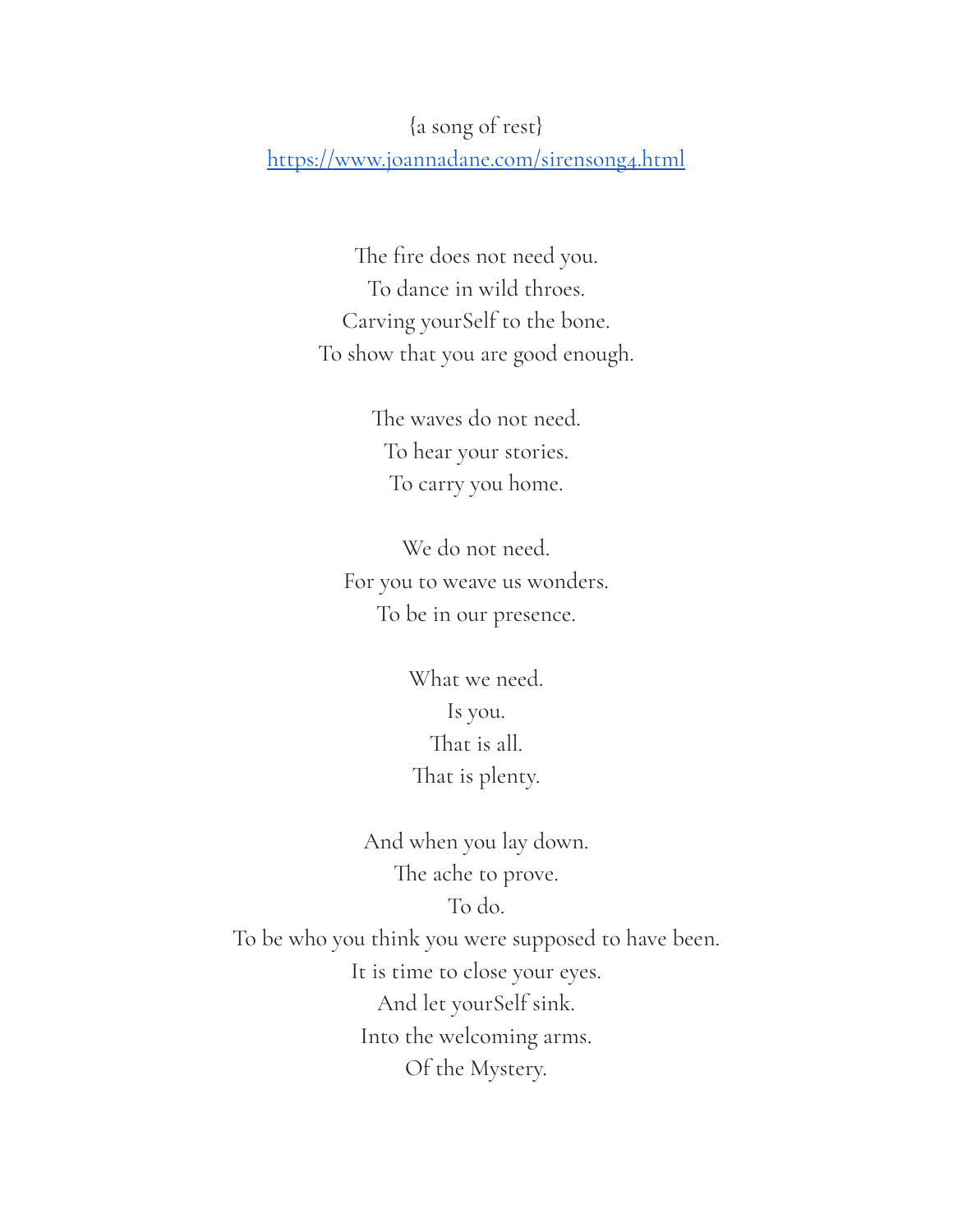This is a song of rest. A call to the full brilliance of your being. We ask you. To find a moment. Just for you. And let yourSelf be. Without tying yourSelf. In tangles and knots. To show that you have done enough. Because rest is not a reward. For the work of life. It is a conduit. Of your essence. Of the fire. Without rest. There is nothing.

It is in rest. That you remember. The wholeness from where you came. Of who you are. It is how you settle into your being. It is where you are nourished. Fed. Healed.

Rest is where you find your Self. Rest is where you hear yourSelf. Rest is where you become yourSelf.

Do not fool yourself.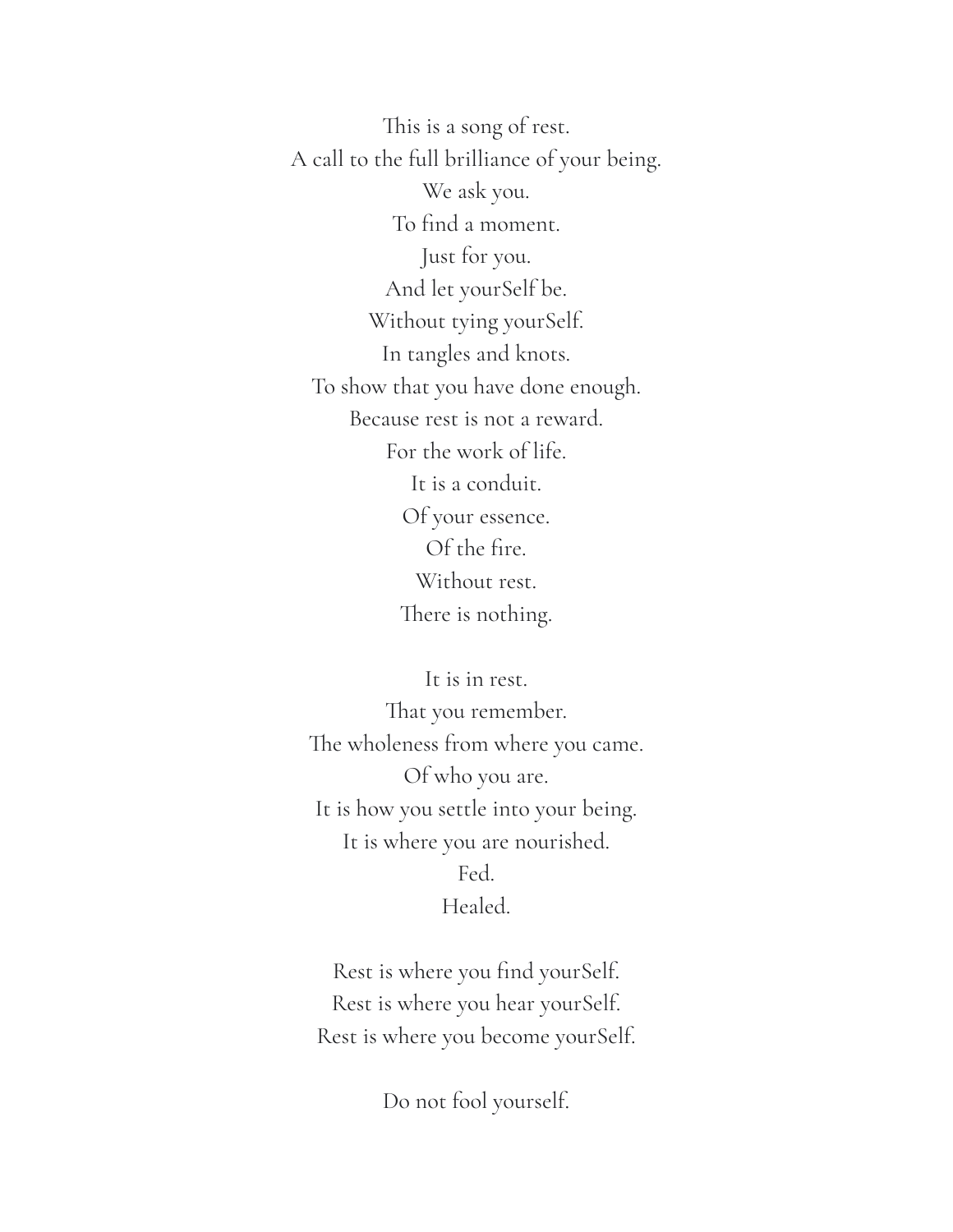Into thinking. That it must be ages of rest. For it to matter. Whatever you can offer yourSelf. Is mighty.

So give yourSelf. A breath. Let that breath fill your being. And for a moment. Lean back into our waiting arms. Know. That you are held.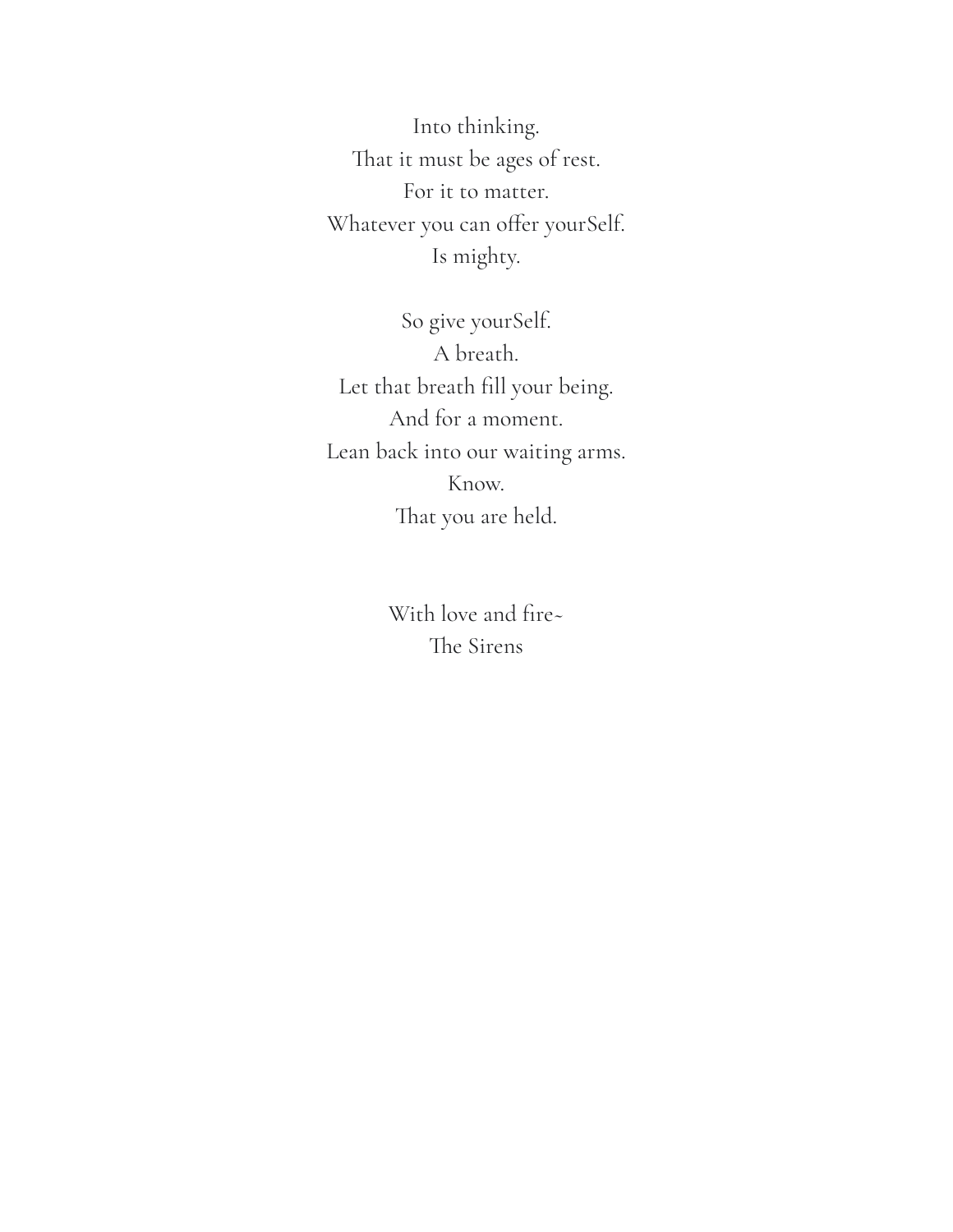# {a song of wanting}

<https://www.joannadane.com/sirensong5.html>

Across the shores. Across the evers. Our song finds you. Finds the open spaces within you. The places of longing. Of wishes. And pulls you in. Pulls you close. It is what we do. It is who we are.

It is to those spaces. That we sing. For those are the points of connection. The soft wonderland of your humanity. It is in the wanting. That you can be met. That you can be seen. That you can be.

This is a song of wanting. And we ask for you to not be afraid. The ache of the want is powerful. A fire in and of itself. One too often denied. Out of fear.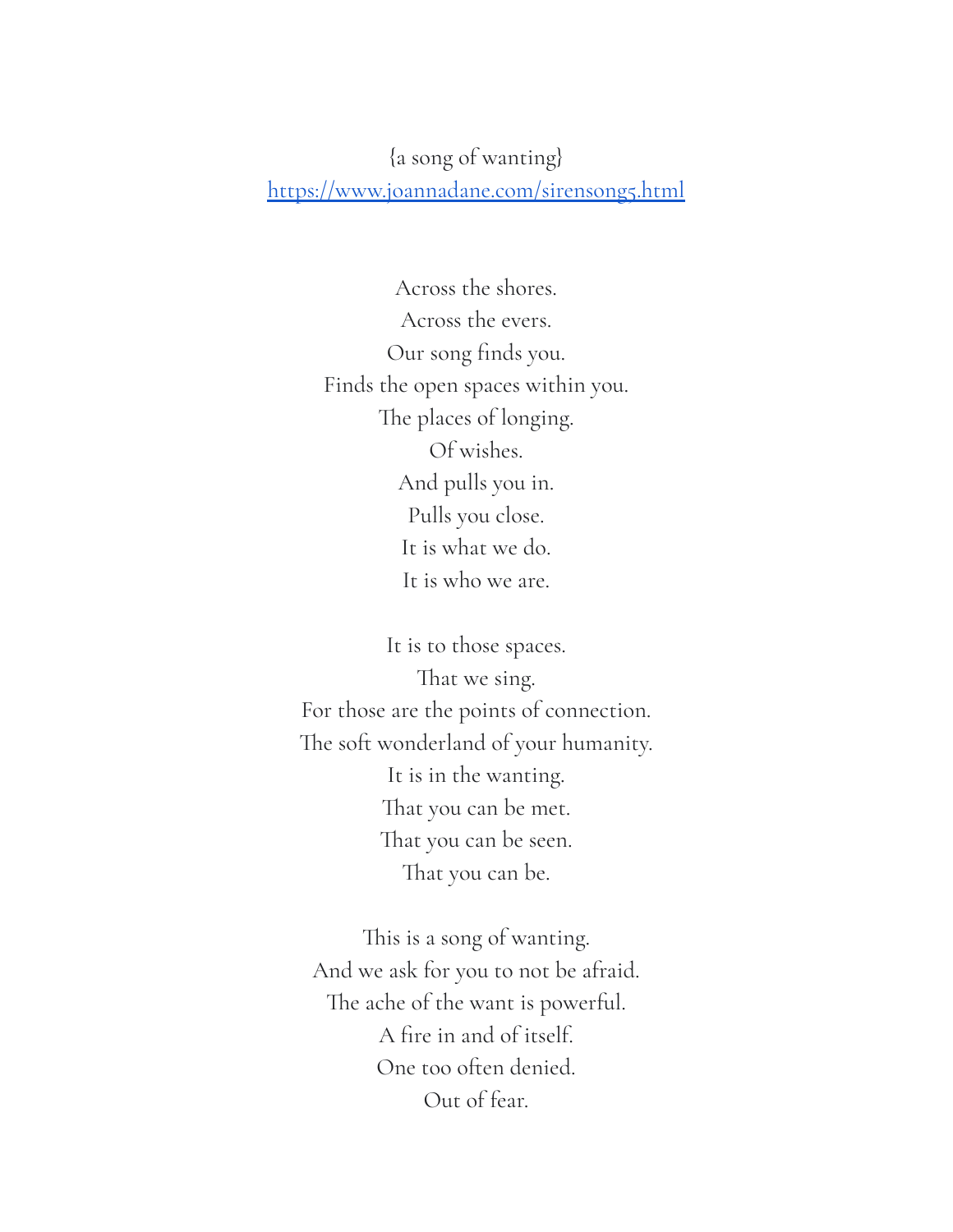A fear of disappointment. A fear of weakness. A fear of the ache of the want consuming us.

> But let us tell you. Your want is holy. A tender open pool. Awaiting your vision. Awaiting you.

To want is to live. To let the fire. Meet your skin. And grow beyond. Letting it find itself and its pleasures. Over and over again.

To want. Is to step past the armor around your breath. And let the softness of your being. Meet the world.

To want is to acknowledge. Your humanity. And to know. That not everything will be on your fingertips. That you will grow. Beyond what is in front of you. You will notice the lack. And seek to fill yourSelf. With next grand adventure.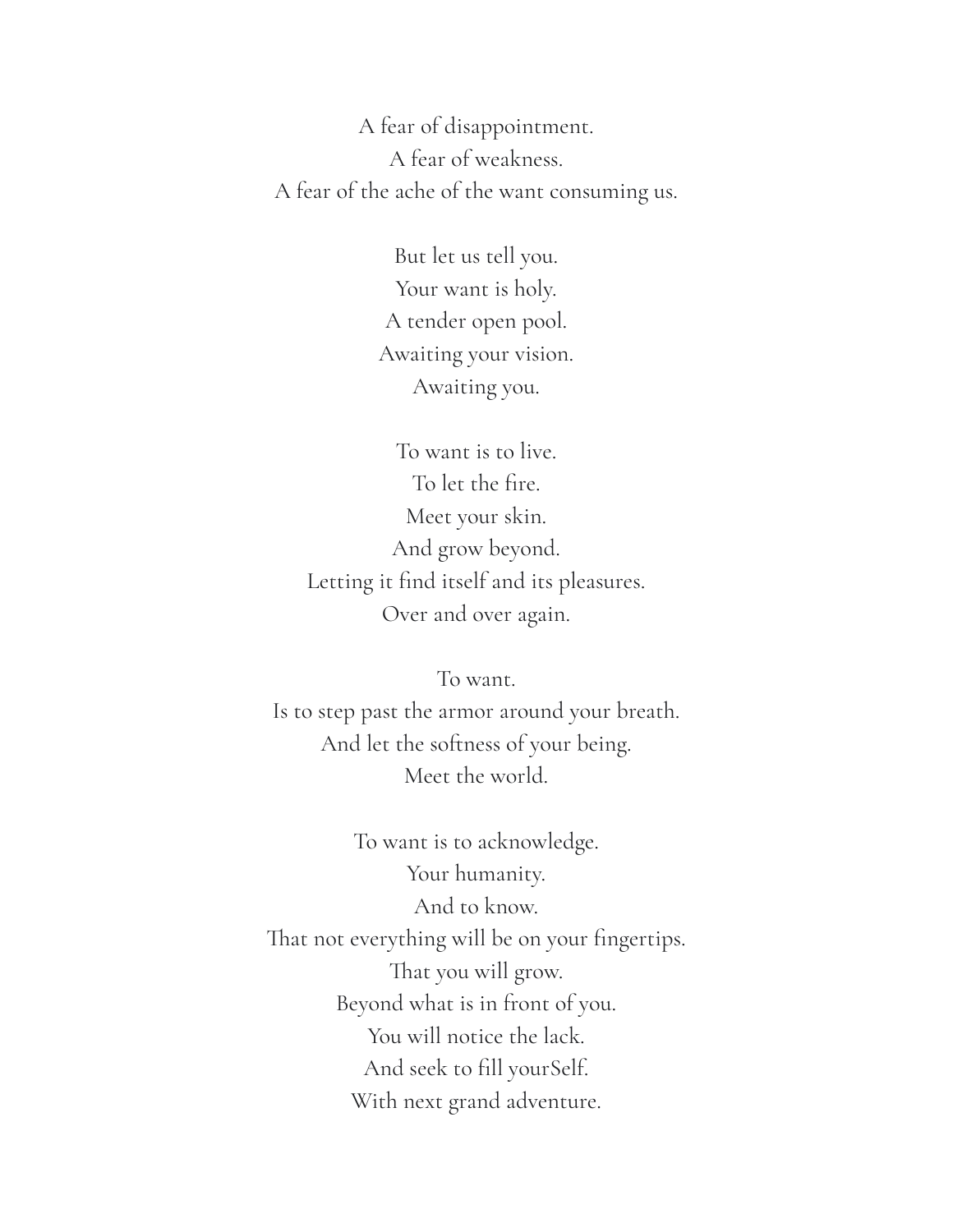The want is the siren's call.

You may have been fed. The stories. That you should not want. That it will only bring more unbearable wanting. And we will tell you. There is truth to that. The want is never ending. Let yourself want anyway. It will propel you forward.

Your wants do not need to shake the whole wild world. They only need to rise from you. From the tender underworld of your being. From all those open spaces of magic not yet conjured. Let your wants be as they are. Let them be for you. For all.

Do not even worry. About fulfilling the want. Making it real. Every want will not be met. Each opens a door, whether we get what we want or not. The only way to stop the wanting is to dampen the fire. And that, you do not wish to do.

> Let the wants rise. Let them dance.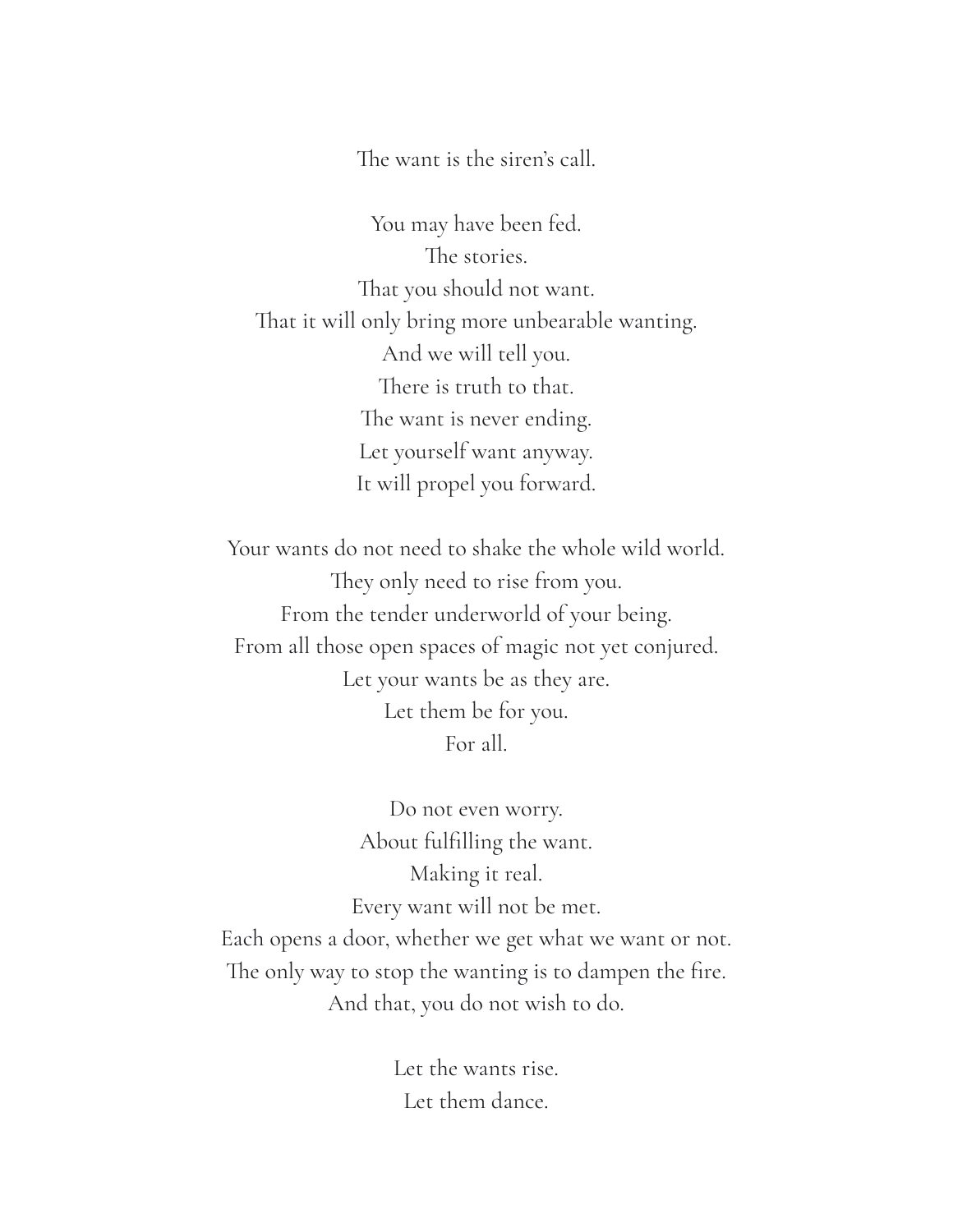Open the doors. And let the wants spill out. Let them flood the oceans. Let them fan the flames.

Want.

That is your work. That is your quest. Hear this song. And let yourSelf want. Wildly. Wonderful. Let yourSelf feel each want. Each need. Each desire. Let them all be seen. They are a celebration. Of your becoming.

Our time together draws near. One more day. One more song.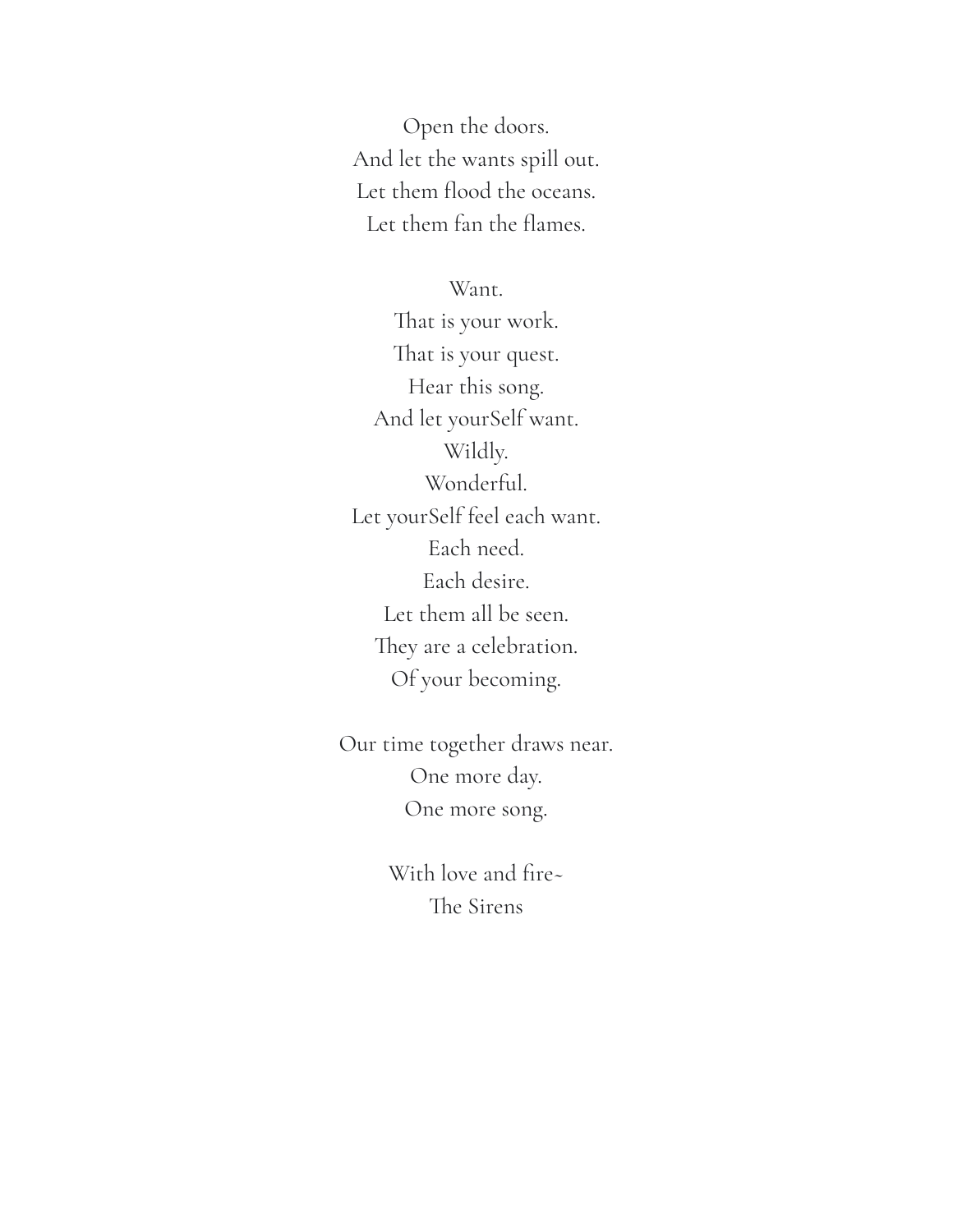{a song of revelation} <https://www.joannadane.com/sirensong6.html>

> Behind the walls. The smoke. The fire even. Under your skin. Your stories. Your tears. This is where we seek. This is where we find.

We part the veils. We peel the layers. We walk the labyrinth. To the core. We find. What has been hidden. We bring the truth to light.

We.

Are creatures of truth. The one lives deep in your bones. And our work. Our way. Is destruction. Of what binds you. So that you. All of you.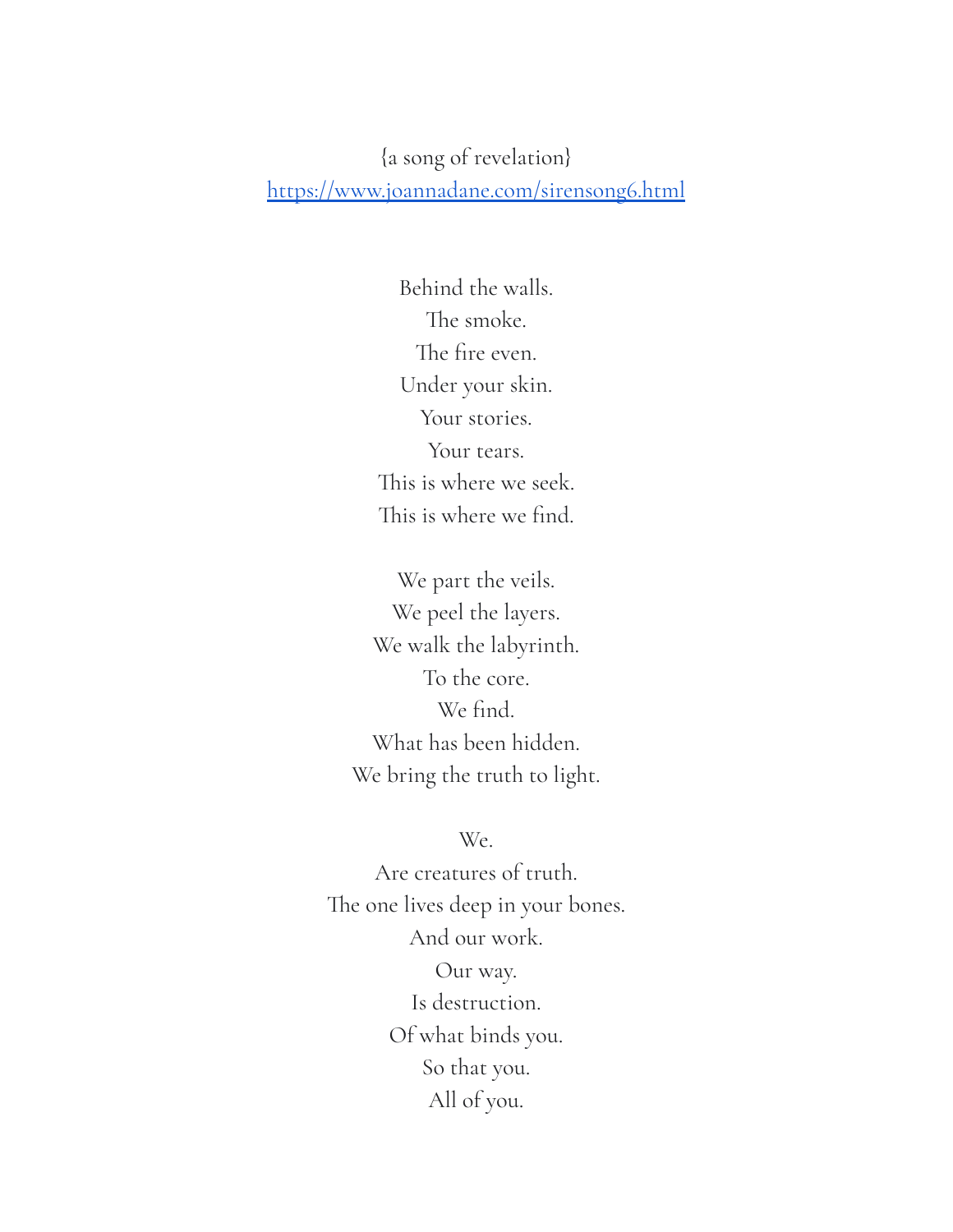May arise.

This is a song of revelation. Within you. Is a fire. A wonder. A world. Waiting to be revealed.

Perhaps. Over this last week. You have found your Self. Unwinding. Undoing. Seeing a spark. That was once obscured.

Perhaps. You have shed. Let go. Stepped away from. An illusion. That had wrapped its way around your breath.

> And perhaps. You are. Willing. To peer beyond. What has been. Into what is.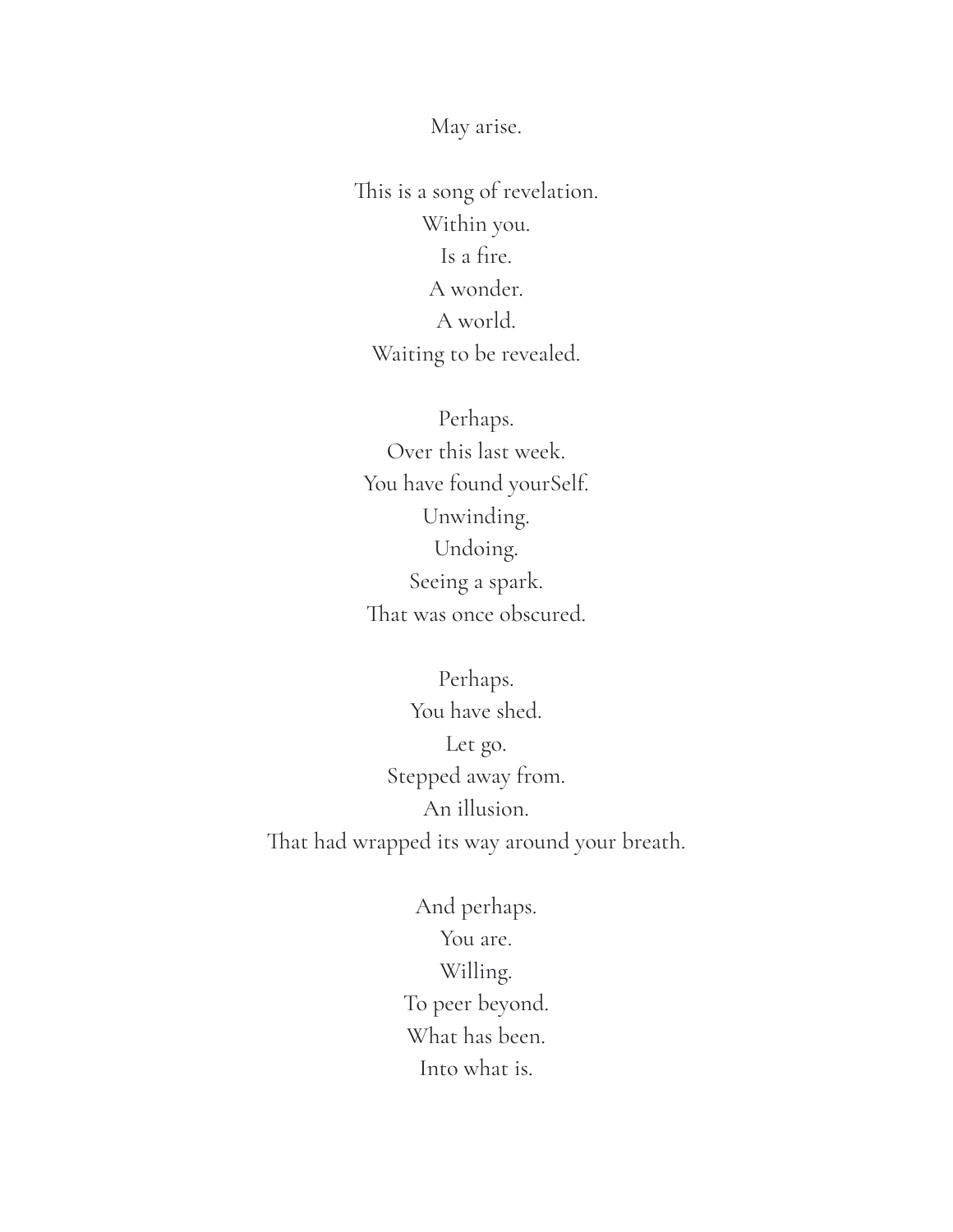Take a breath. Close your eyelids. And ask. For a revelation. For a way. A truth. A hidden passage. To be revealed.

Wait.

As long as is needed. Sit in the stillness. Stay in the mystery. You may find a notion weaving its way into your vision. You may find an opening forming at your will. You may find the answer. Rising.

In a dream.

The daring is in the ask. The work is in the waiting. You can do both. If you wish.

\*\*\*\*\*

It is here that we step away. Back. Into the mystery.

It has been a pleasure.